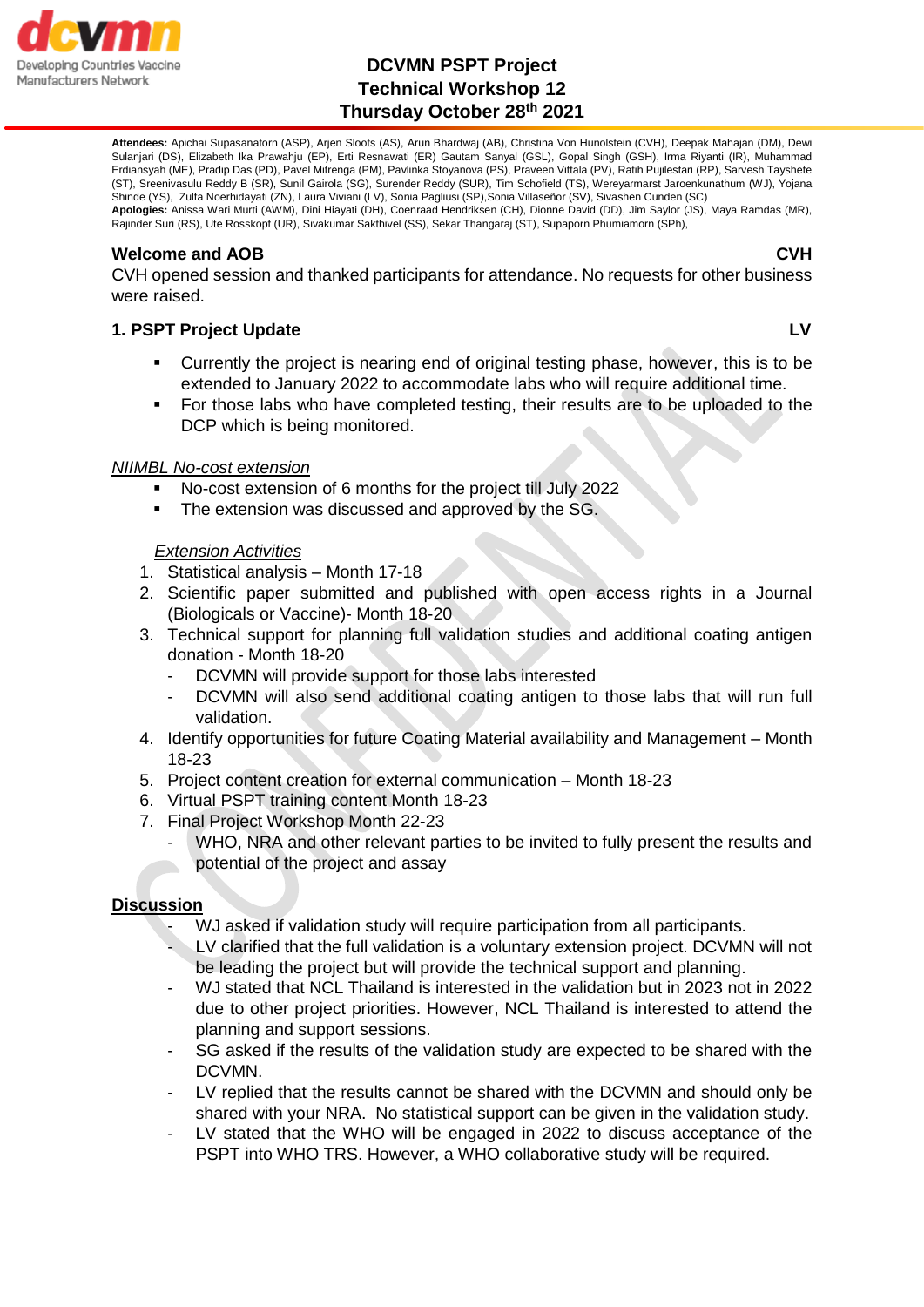

Those participants who wish to organize a validation study have to provide their response prior to May 2022 as the coating antigen needs to be shipped within the timeline of this project.

Current MTA will be valid for the shipment to the PSPT members.

# **2. Laboratories: status of activities**

## **1. CDSCO Kasauli India**

- FL3 ELISA to be completed
- Final Results expected in November

## 2. **Biological E Limited**

▪ Results uploaded to the DCVMN DCP.

#### **3. BulBio**

**Update to be given offline.** 

## **4. Bharat Biotech**

▪ Results have been uploaded to the DCVMN DCP.

#### **5. Biofarma**

 Due to variability within the results, Biofarma will evaluate and reprocess data to confirm.

## **6. Department of Medical Sciences Thailand**

- **PSPT will be conducted within this week.**
- **PSPT results to be uploaded in November.**

## **Questions**

- NCL Thailand awaiting updated Excel file to allow the copy and pasting of graph.
- LV clarified this will be fixed and new Excel file sent.

## **7. NCL Indonesia**

- Upload of the results will be completed within the next week.
- **Lab books are also being reviewed and uploaded.**

#### **8. Panacea Biotech**

- **Results to be uploaded within November.**
- **9. Sanofi**
	- Experiments are ongoing; currently, the reference standard and positive control sera preparation has been completed and samples will be tested within the week.

## **10. Serum Institute of India**

- Study has been completed.
- Results have been uploaded.
- Combistats results have also been uploaded.

## **3. Technical Q&A AS**

*1. How to address the Outliers (either saturated absorbance at all dilutions or low value in test results, in one of the columns, but not the entire ELISA plate)*

- AS asked if this is the case for just one sample dilution or all samples?
- If seen for all samples, AS suggested titrating the conjugates or further dilute the serum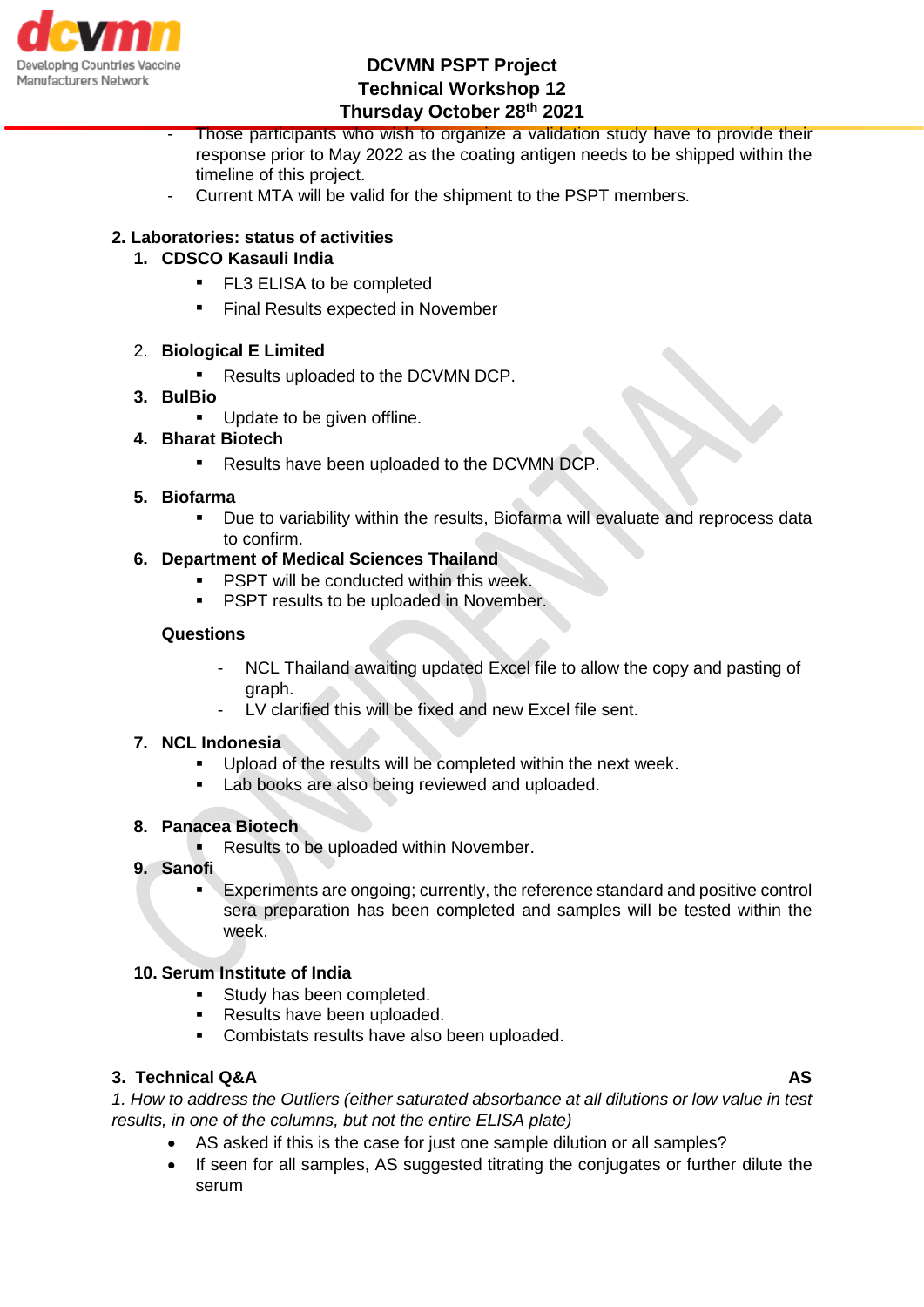

- If only seen in one sample, this is an outlier and should be considered a hyper responder.
- TS stated that within the Excel file an automatic titer calculation was assigned at 2.5 for non-responders.
- Hyper and hypo responders or any other outliers will be assessed based on the results received during the statistical analysis.
- All participants in agreement with the proposal that outliers will be addressed in statical analysis by TS.

## *2. In potency calculation sheet, Reference standard potency is given as IU/vial, can it be IU/ml?*

- AS answered yes, this can be done; however he suggests that this maybe better done during the analysis step to avoid various versions of the Excel file and resubmissions
- TS agrees with AS suggestion as this multiplier can be changed much easier after submission.
- CVH asked what dosage the vial in the spreadsheet refers to 10, 5 etc. as usually this is expressed per dose which is normally 0.5 ml.
- SG in agreement with CVH suggests to convert to IU/ml and additionally the international unit per mouse should be captured.
- All participants agree to postpone the modification of the Excel file and address the IU/ml in the analysis step.

*3. In the curve fit graph generated in Excel, can the interpolated samples be verified from the background absorbance or noise.*

- YS asked if, in case of non-responders, when it is clear that the absorbance of the sample is equal to the background, there is a formula to determine a cut off and the possibility to exclude that sample from the results calculation.
- TS answered that the Excel file has this function, but if there are concerns, this result should be shared so that TS and AS can review it.
- *4. How to address non-parallelism issue during the final calculation.*
	- SII asked if in the Excel file there is a change in results color that indicates nonparallelism.
	- TS suggests writing a short note on how to interpret the ANOVA table to determine non-parallelism.
	- CVH suggests to calculate the results in Combistats as it provides the indication of non-parallelism

## *5. Wide differences in LCL and UCL limits needs expert opinion*

- TS suggests that after evaluation of the data a threshold can be proposed
- CVH stated that normally for biological assays these thresholds are established at 50%-200% of the estimated value.
- TS stated that this would be determined by the variability of the results and may not need to change but the results need to be reviewed first.
- CVH mentioned, when reviewing the preliminary PSPT results calculated by Combistats by one participant, all acceptance criteria were met using FL1 as the reference standard. Crucially, it needs to be determined, against which reference the potency data will be calculated .